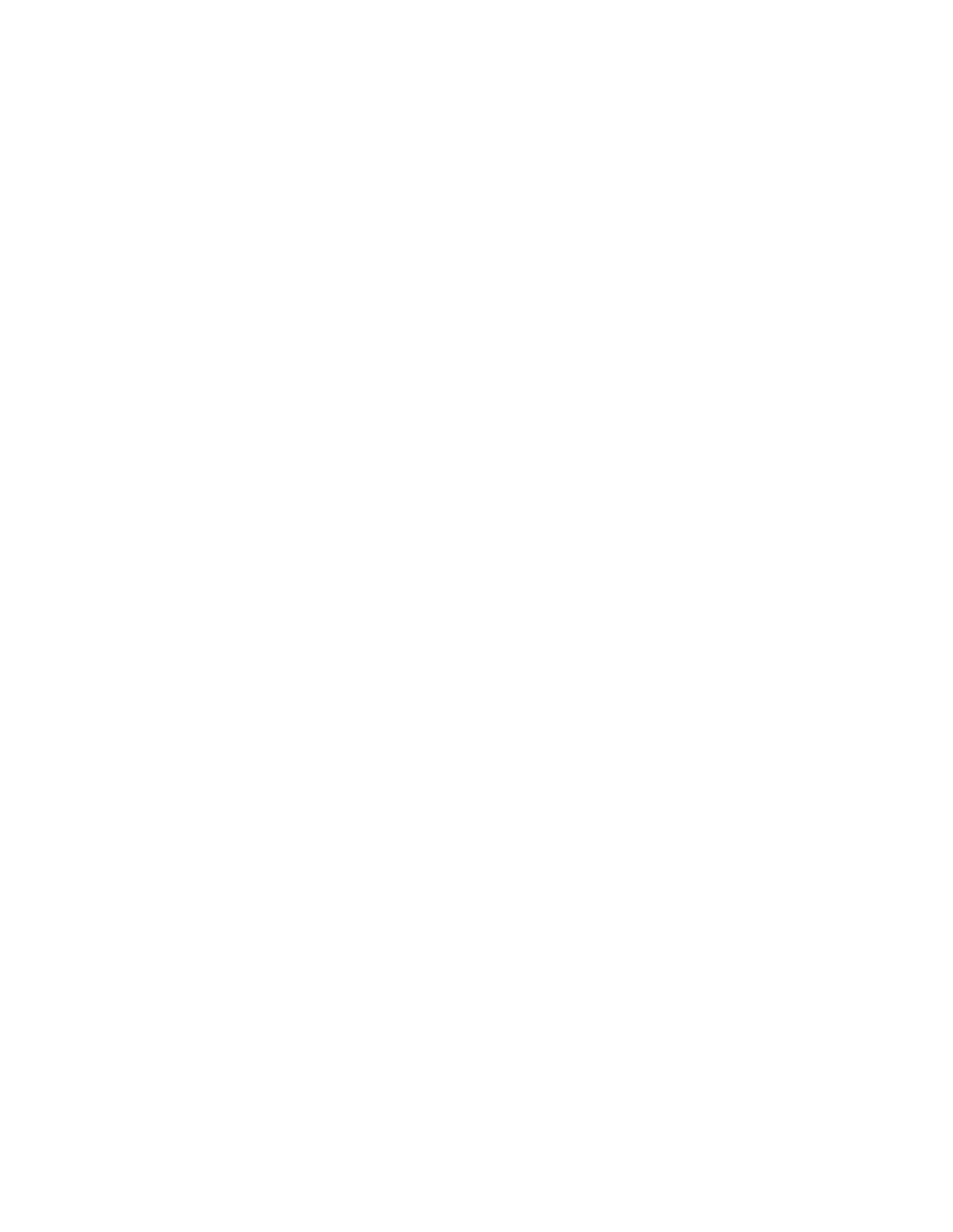#### **BURKE, Justice.**

 $\overline{a}$ 

[¶1] Appellant, Richard John Winsted, pleaded no contest to one count of knowingly possessing a deadly weapon with intent to unlawfully threaten the life or physical wellbeing of another, in violation of Wyo. Stat. Ann. § 6-8-103 (LexisNexis 2007). Prior to sentencing, he filed a motion to withdraw his no contest plea. The district court denied the motion and he challenges that decision in this appeal. We affirm.

## *ISSUE*

[¶2] Mr. Winsted presents one issue: Whether the district court abused its discretion by denying defendant's motion to withdraw no contest plea prior to sentencing.

## *FACTS*

[¶3] On November 12, 2008, at 12:20 a.m., officers from the Casper Police Department responded to a report of possible gunfire at an apartment complex. An initial investigation revealed no signs of shots fired and the officers left the scene. At 7:15 a.m., the management of the apartment complex contacted the police with information that they had located a bullet hole and spent bullet. The officers attempted to contact the resident of the apartment from which the bullet had been fired, but were unsuccessful. The officers then entered the apartment, using a key provided by management, to determine whether anyone in the residence had been injured. Once inside, officers observed Mr. Winsted crouched behind a bed. He held a shotgun which was positioned on top of the bed and pointed directly at the officers.

[¶4] The officers retreated and called for backup. Eventually, the officers convinced Mr. Winsted to surrender. He admitted to the officers that a shot was fired in his apartment but claimed that it occurred accidentally while he was cleaning a pistol. He was charged with two felony counts, one stemming from the pistol shot in the apartment, and the other from the threat to the officers from the shotgun.<sup>1</sup> Mr. Winsted entered a

(a) A person is guilty of aggravated assault and battery if he:

(iii) Threatens to use a drawn deadly weapon on another unless reasonably necessary in defense of his person, property or abode or to prevent serious bodily injury to another[.]

Count II was charged under Wyo. Stat. Ann. § 6-8-103:

…

<sup>&</sup>lt;sup>1</sup> Count I was charged under Wyo. Stat. Ann. § 6-2-502(a)(iii):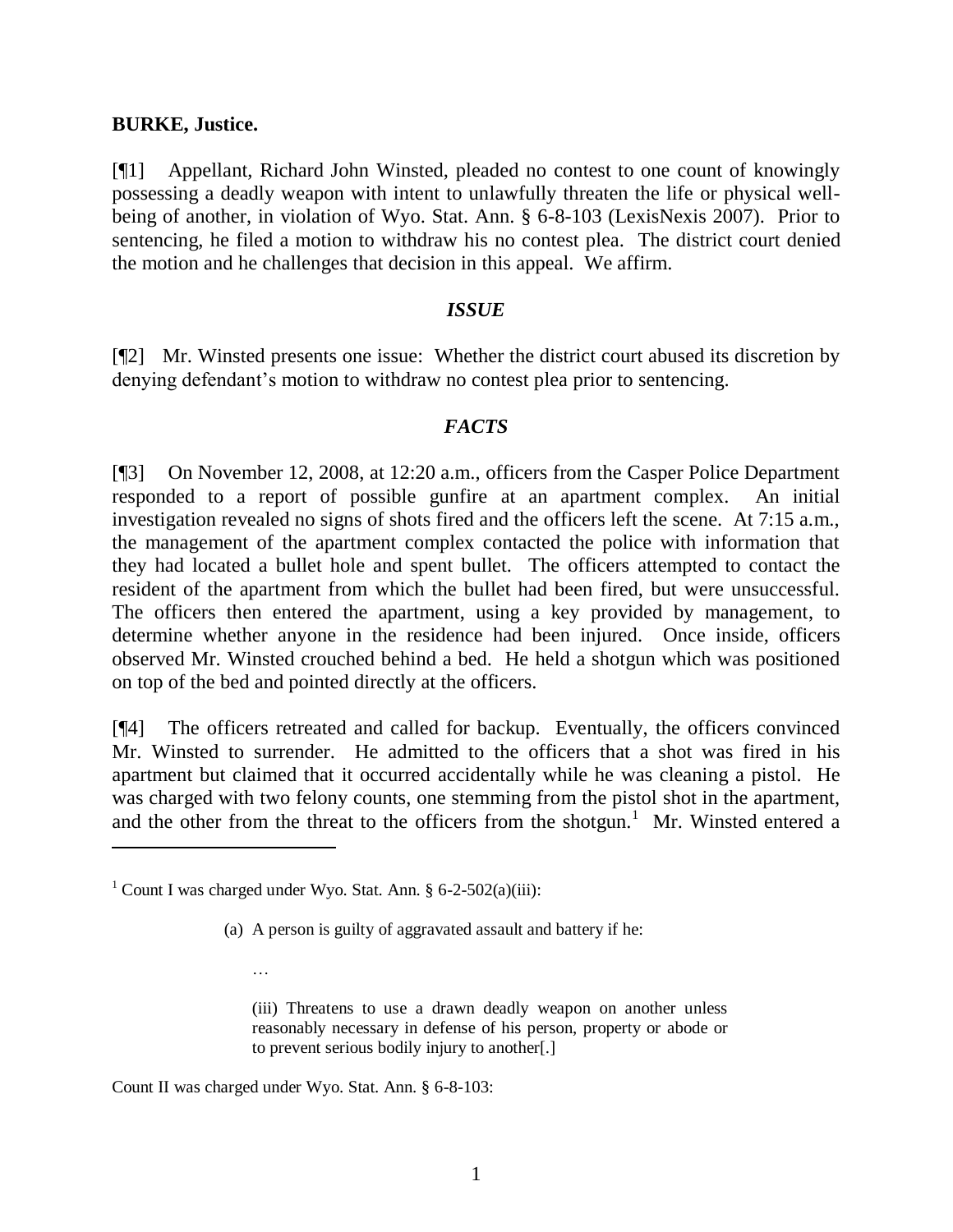plea of not guilty to both charges.

 $\overline{a}$ 

[¶5] Mr. Winsted subsequently entered into a plea agreement with the State. As part of the agreement, Mr. Winsted agreed to plead no contest to Count II. In return the State agreed to dismiss Count I and a DWUI charge pending in circuit court. He entered the plea on June 30, 2009 and was released from jail pending sentencing. On August 6, 2009, prior to sentencing, Mr. Winsted filed a motion seeking to withdraw his plea pursuant to W.R.Cr.P. 32(d). After a hearing, the district court issued an order denying the motion. At a subsequent sentencing hearing, the district court placed Mr. Winsted on probation in accordance with the plea agreement. He timely filed this appeal.

## *STANDARD OF REVIEW*

[¶6] We review a district court's decision to deny a motion to withdraw a guilty plea for an abuse of discretion. *Frame v. State*, 2001 WY 72, ¶¶ 7, 9, 29 P.3d 86, 89, 90 (Wyo. 2001). In determining whether there has been an abuse of discretion, we focus on the "reasonableness of the choice made by the trial court." *Vaughn v. State*, 962 P.2d 149, 151 (Wyo. 1998). If the trial court could reasonably conclude as it did and the ruling is one based on sound judgment with regard to what is right under the circumstances, it will not be disturbed absent a showing that some facet of the ruling is arbitrary or capricious. *Rolle v. State*, 2010 WY 100, ¶ 9, 236 P.3d 259, 264 (Wyo. 2010).

## *DISCUSSION*

[¶7] Mr. Winsted sought to withdraw his plea prior to sentencing. In such circumstances, "the court may permit withdrawal of the plea upon a showing by the defendant of any fair and just reason." W.R.Cr.P. 32(d). A defendant has no absolute right to withdraw a plea of guilty before sentence is imposed. *McCard v. State*, 2003 WY 142, ¶ 6, 78 P.3d 1040, 1042 (Wyo. 2003). "[W]here the strictures of W.R.Cr.P. 11 have been met, and the defendant intelligently, knowingly, and voluntarily entered into his plea of guilty, the district court's decision to deny such a motion is within its sound discretion." *Frame*, ¶ 7, 29 P.3d at 89.

A person who knowingly possesses, manufactures, transports, repairs or sells a deadly weapon with intent to unlawfully threaten the life or physical well-being of another or to commit assault or inflict bodily injury on another is guilty of a felony punishable by imprisonment for not more than five (5) years, a fine of not more than one thousand dollars (\$1,000.00), or both.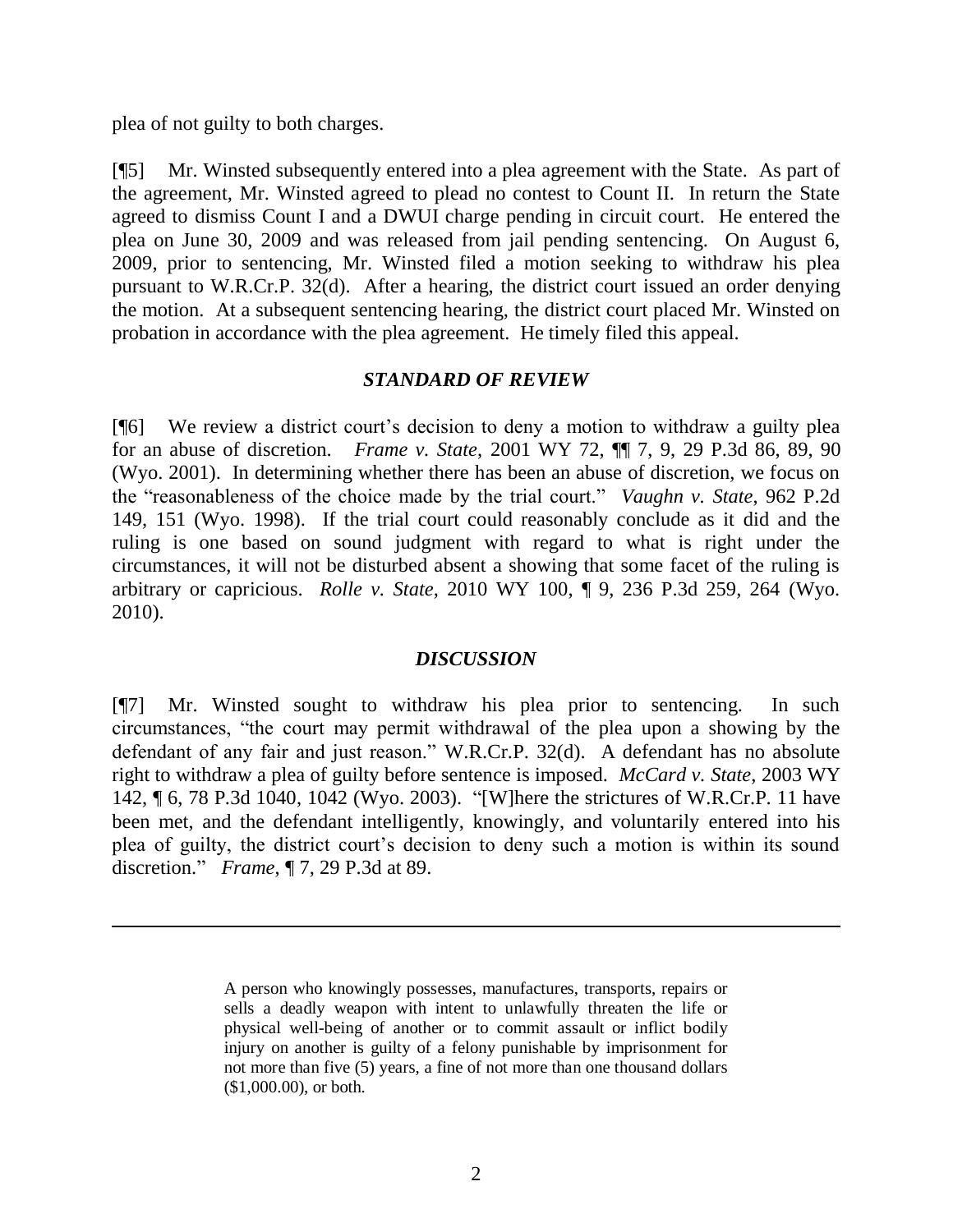Seven factors have been suggested as pertinent to the exercise of the court's discretion: (1) Whether the defendant has asserted his innocence; (2) whether the government would suffer prejudice; (3) whether the defendant has delayed in filing his motion; (4) whether withdrawal would substantially inconvenience the court; (5) whether close assistance of counsel was present; (6) whether the original plea was knowing and voluntary; and (7) whether the withdrawal would waste judicial resources. 3 Wright, Federal Practice and Procedure: Criminal 2d § 538 (Supp.2001); *United States v. Black,* 201 F.3d 1296, 1299-1300 (10th Cir. 2000).

*Id.* The defendant has the burden of establishing a fair and just reason for withdrawal of a plea before sentence is imposed. *Major v. State*, 2004 WY 4, ¶ 14, 83 P.3d 468, 473 (Wyo. 2004). For the purposes of an appeal, a plea of no contest is functionally equivalent to a guilty plea. *Id.*, ¶ 11, 83 P.3d at 472.

[¶8] In his motion to withdraw, Mr. Winsted asserted that, after his release, he was able "to procure funds to hire private counsel and would now like to exercise his right to a trial by jury." He based his motion on his contention that "allowing him to proceed to trial with the counsel of his choice after making arrangements to hire private counsel is a fair and just reason contemplated under the rule."

[¶9] The State resisted the motion contending that the "fact [that] Defendant has been able to obtain a Monday morning quarterback as a lawyer does not meet the standard as espoused under Rule 32." The State urged the court to apply the seven factors identified in *Frame*, and contended that proper application of those factors mandated denial of the motion. The State pointed out that as a result of the plea agreement, it had dismissed Count I in the instant case and had also dismissed the DWUI charges against Mr. Winsted in Natrona County Circuit Court Docket No. CR-2008-3252.

[¶10] A hearing on the motion was held on September 8, 2009. Mr. Winsted was represented by his appointed counsel. Mr. Winsted's "private counsel" was also present and, although he never entered a formal appearance, was allowed to comment at the hearing. No evidence was presented. The arguments of counsel focused primarily on the application of the seven factors identified in *Frame*.

[¶11] The district court issued an Order Denying Motion to Withdraw No Contest Plea on September 17, 2009. In its order, the court addressed each of the *Frame* factors. The court stated:

> 8. With respect to the first of the factors set forth in *Frame v. State* – whether the Defendant has asserted his innocence, the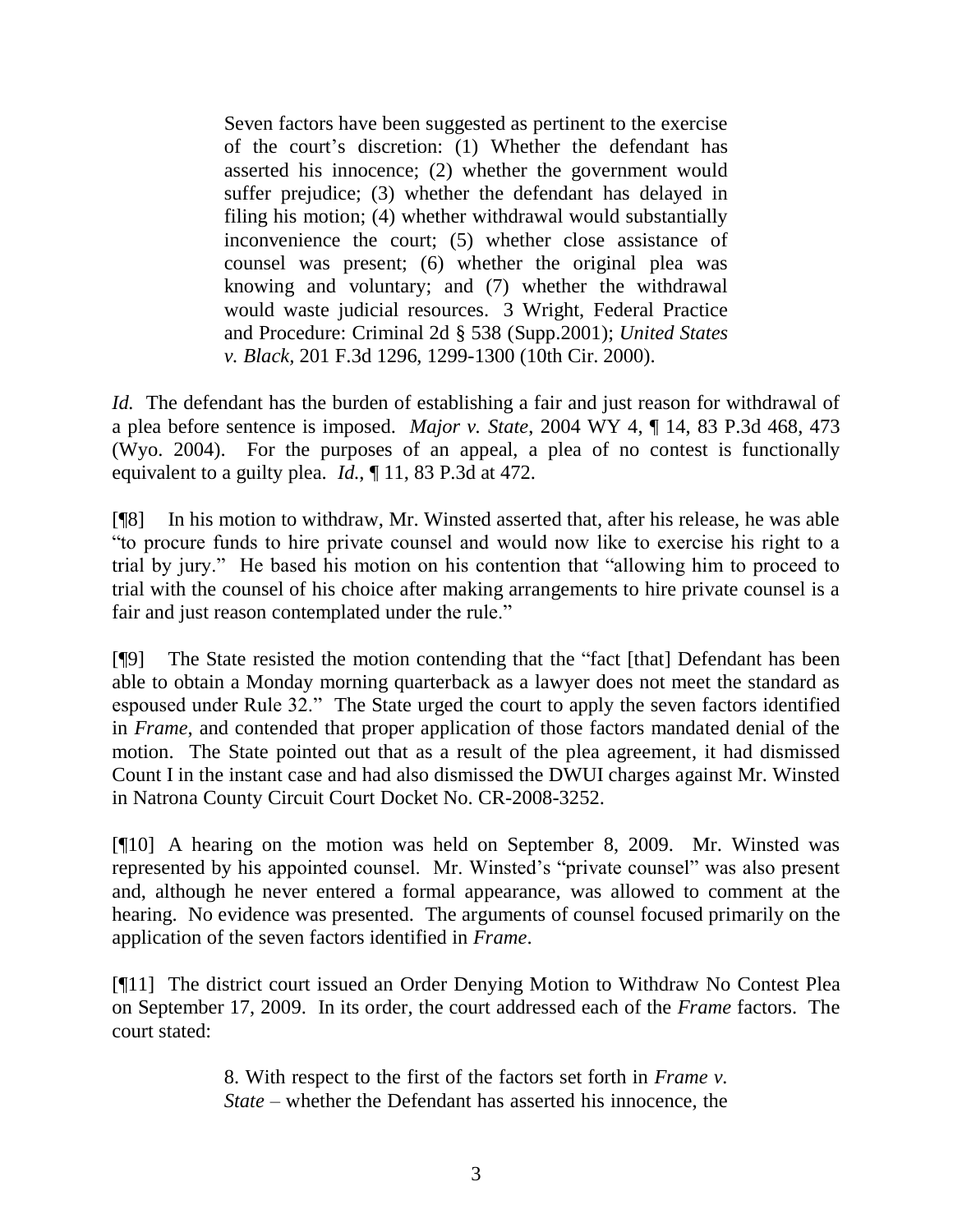facts presented in this case include that the Defendant initially pled not guilty to the two charges brought against him in this case, but that he freely and voluntarily entered a nolo contendere plea to the charge in Count Two of the Amended Information (possession of a deadly weapon with unlawful intent), and that he did not contest that the State of Wyoming would be able to produce evidence to support that charge.

9. With respect to the second of the factors set forth in *Frame v. State* – whether the government would suffer prejudice, the circumstances presented in this case indicate that there would be substantial prejudice to the State of Wyoming because of (a) the dismissal of the charge in Count One of the Amended Information (aggravated assault and battery), (b) the dismissal of the charges against Defendant in Seventh Judicial Circuit Court, CR 2008-3252 [the DWUI charge], and (c) the need of the prosecution to again pursue trial preparation after a delay in the proceedings.

10. With respect to the third of the factors set forth in *Frame v. State* – whether the Defendant has delayed in filing his motion, there was a delay from June 30, 2009 to August 6, 2009 in bringing the motion to withdraw the nolo contendere plea.

11. With respect to the fourth of the factors set forth in *Frame v. State* – whether withdrawal would substantially inconvenience the court, the situation presented in this case would result in an inconvenience in scheduling a hearing to address the status of the initial charges against the Defendant and rescheduling the case for trial, but it cannot be concluded that such would result in a substantial inconvenience.

12. With respect to the fifth of the factors set forth in *Frame v. State* – whether close assistance of counsel was present, the facts presented in this case indicate that the Defendant was diligently represented by counsel during all stages of the proceeding, including the negotiation of a plea agreement and the change of plea proceeding hereunder review, and there is nothing to suggest that appointed counsel's assistance was inadequate or unavailable. (Footnote omitted.)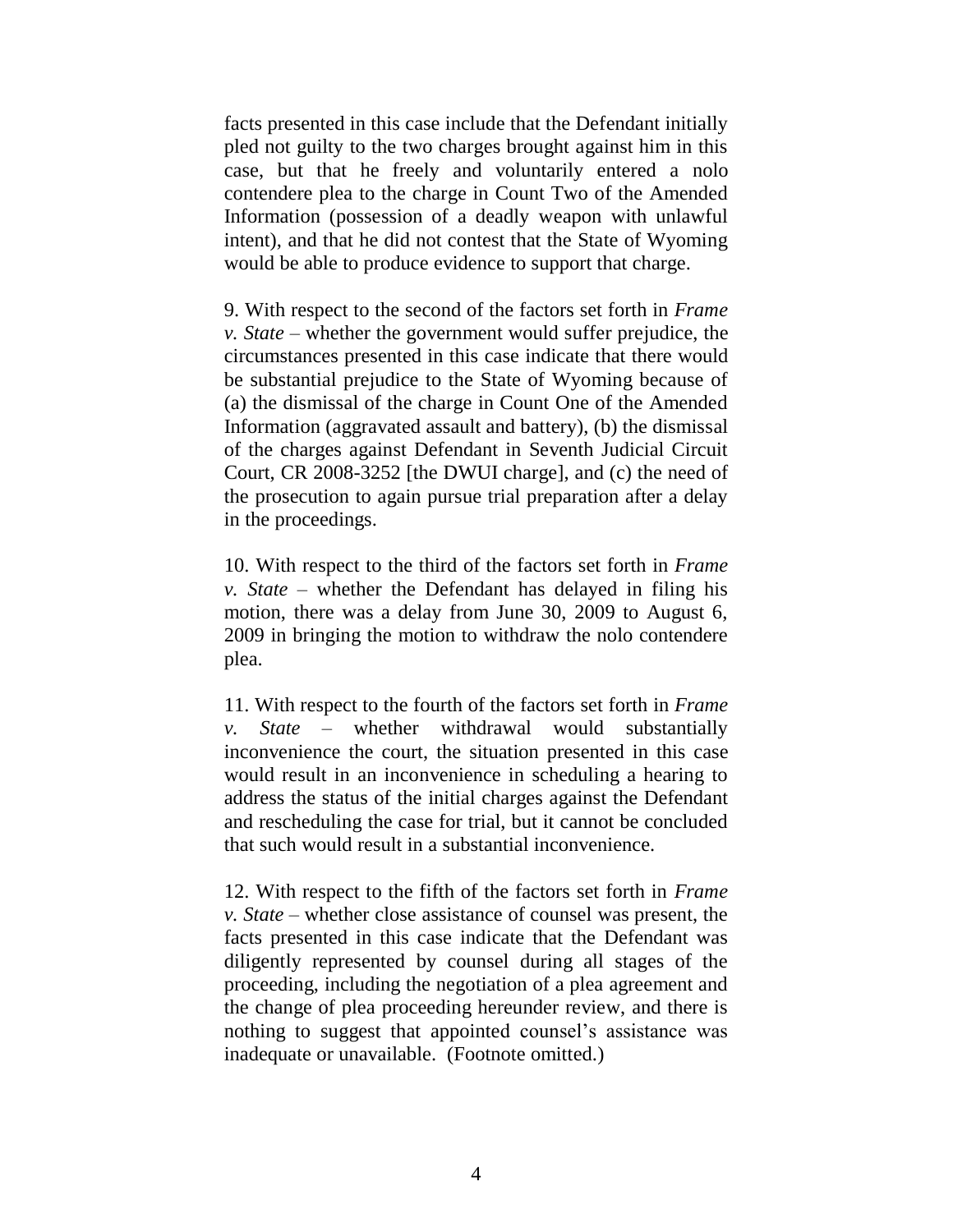13. With respect to the sixth of the factors set forth in *Frame v. State* – whether the original plea was knowing and voluntary, the undisputed facts are that the Defendant was fully advised of the charges against him, that the Defendant was fully advised of his rights under Rule 11 of the Wyoming Rules of Criminal Procedure, and that his plea of nolo contendere to the charge in Count Two of the Amended Information was knowingly and voluntarily made, without any improper inducement or condition, free of coercion, and with an understanding of the charge and its consequences.

14. With respect to the seventh of the factors set forth in *Frame v. State* – whether the withdrawal would waste judicial resources, the situation is one in which the withdrawal of the plea would squander judicial resources and the time and efforts of the prosecutor and defense attorney.

[¶12] In this appeal, Mr. Winsted attempts to satisfy the abuse of discretion standard by raising several issues that were not presented to the district court. He also fails to provide factual support for his position. By way of illustration, we first address Mr. Winsted's contention on appeal that he should be allowed to withdraw his plea because he did not understand that he would not be able to own firearms if convicted of the felony charge. There are two fundamental flaws with this argument. First, Mr. Winsted never raised this issue in his motion to withdraw or in his argument to the district court on his motion. Second, Mr. Winsted was clearly and unequivocally advised of the risk at the change of plea hearing. He told the court that he understood that risk:

> THE COURT: Also, [the offense] would be a felony-level offense, so it would result in a loss of civil rights including the rights to vote; to serve on a jury; *to own and possess firearms*; and to hold public office.

> Do you understand the other possible consequences of a conviction of the charge that I read?

[Mr. Winsted]: Yes, I do, Your Honor.

(Emphasis added.)

[¶13] On appeal, Mr. Winsted also suggests that he was pressured into entering the plea because of his lengthy confinement and that he may have received inadequate assistance of counsel. These issues also were not raised in his motion to withdraw his plea. At the change of plea hearing, Mr. Winsted clearly and unequivocally advised the district court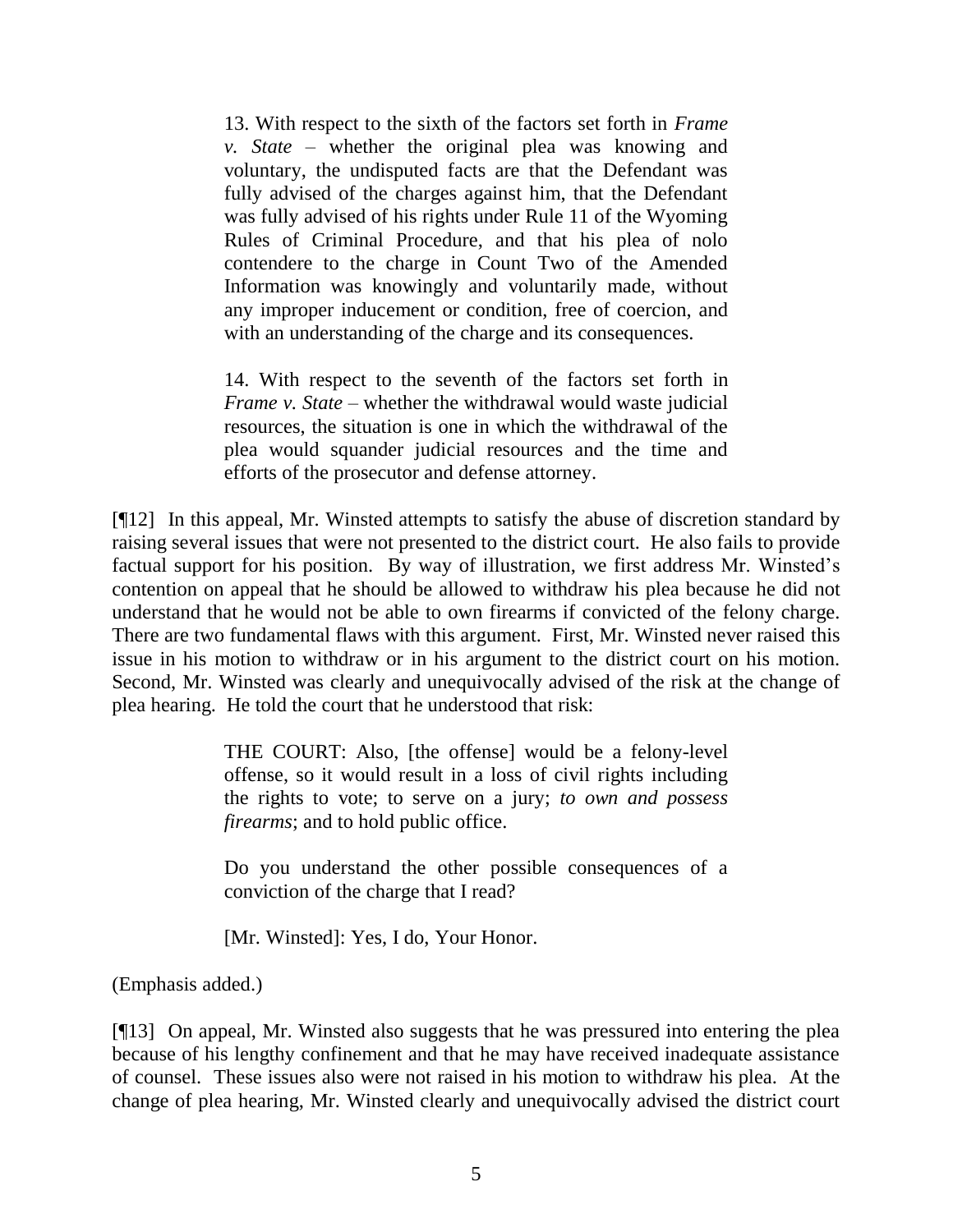that his plea was voluntary and that he was satisfied with the performance of his counsel:

THE COURT: You're making your plea voluntarily then?

[Mr. Winsted]: Yes.

THE COURT: Are you making your plea after consultation with your attorney, [Defense Counsel]; and are you satisfied with his representation?

[Mr. Winsted]: Yes, sir.

THE COURT: [Defense Counsel], have you had an opportunity to fully consult with Mr. Winsted concerning his proposed plea here today and any proposed plea agreement in the case?

[Defense Counsel]: Yes, I have, sir. Thank you.

[¶14] Mr. Winsted does not identify any factual or legal error made by the district court in applying the *Frame* factors. He merely contends that the court abused its discretion in applying the factors. He asserts that a no contest plea is not the same as a guilty plea. He maintains that any imposition on judicial resources is outweighed by the right of a jury trial and that any inconvenience to the State is minimal. The district court considered these arguments and, after weighing all of the factors, concluded that the motion should be denied. We can find no abuse of discretion in that decision.

[¶15] Mr. Winsted concedes that the district court complied with the requirements of W.R.Cr.P. 11. He was adequately advised of his rights and the consequences of his plea. He told the district court that he understood his rights, that he was satisfied with his counsel, and that he was voluntarily entering his plea. He did not contend otherwise at the hearing or in his motion to withdraw his plea. Mr. Winsted sought to withdraw his plea on the basis that he had hired "private counsel." Essentially, he changed his mind and wanted to go to trial. The district court found that was not a "fair and just" reason and denied the motion.

[¶16] A fair and just reason includes inadequate plea colloquies, newly discovered evidence, intervening circumstances, or other reasons that did not exist when the defendant entered the plea. *See United States v. Ortega-Ascanio*, 376 F.3d 879, 883 (9th Cir. 2004). The reason must be something more than the wish to have a trial, or belated misgivings about the plea. *See State v. Jenkins*, 736 N.W.2d 24, 34 (Wis. 2007). If an appropriately conducted Rule 11 proceeding is to serve a meaningful function, on which the criminal justice system can rely, it must be recognized to raise a strong presumption